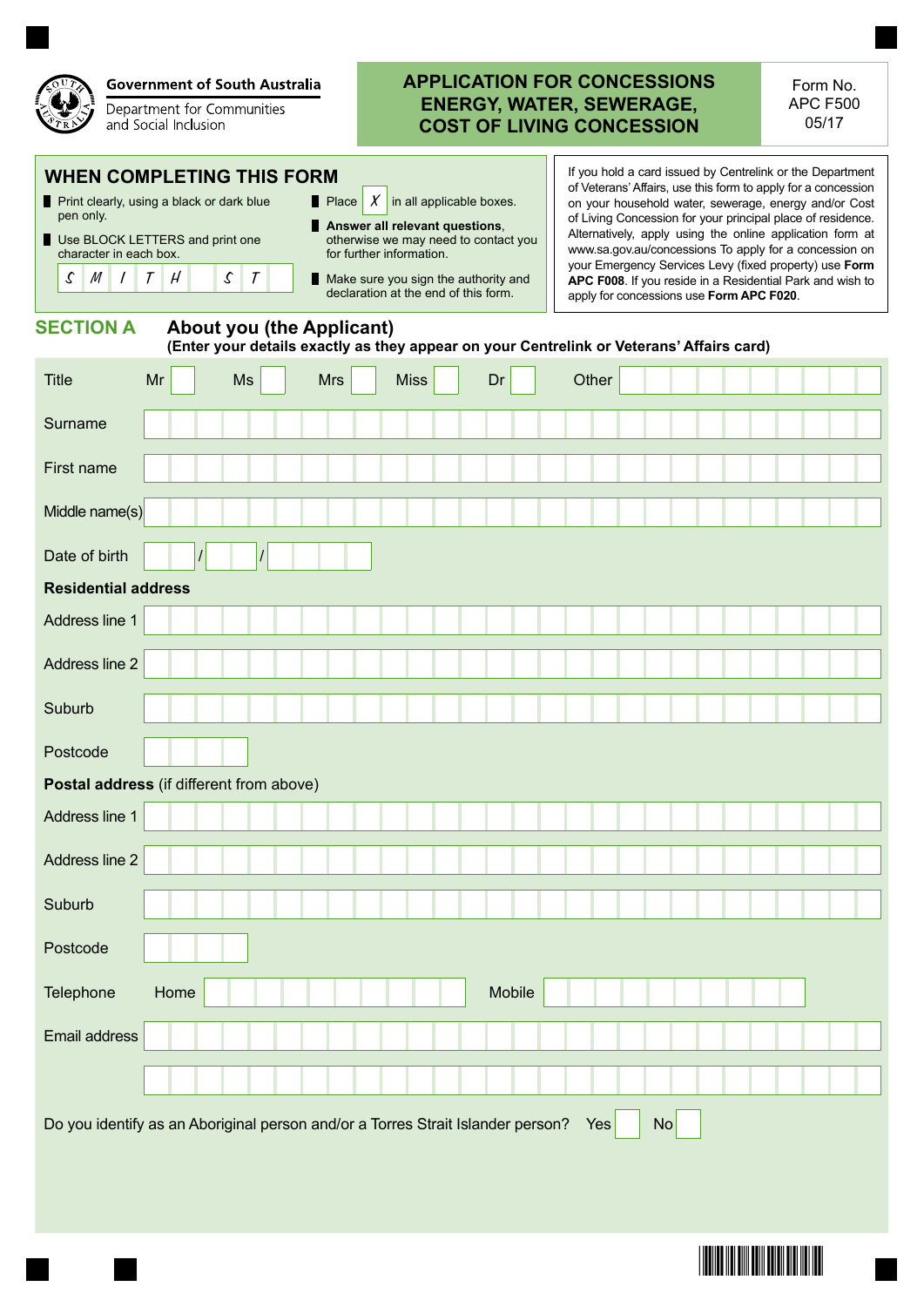# **SECTION B Your living arrangements**

| Q1             | When did you first occupy the property you are living in (or approximate date if<br>more than two years ago)?                                                                                                                                                                              |            |                |  |  |  |  |  |
|----------------|--------------------------------------------------------------------------------------------------------------------------------------------------------------------------------------------------------------------------------------------------------------------------------------------|------------|----------------|--|--|--|--|--|
| Q2             | Do you own or part-own the property you are living in?                                                                                                                                                                                                                                     | <b>Yes</b> | <b>No</b>      |  |  |  |  |  |
| Q <sub>3</sub> | Do you rent the property you are living in, i.e. through a tenancy agreement or lease arrangement?<br><b>Yes</b><br><b>No</b>                                                                                                                                                              |            |                |  |  |  |  |  |
| Q4             | Is there anyone living with you at your residential address who is not your spouse, dependant a<br>or domestic partner b? If yes, go to Q5<br>If no, go to Q7                                                                                                                              | <b>Yes</b> | <b>No</b>      |  |  |  |  |  |
| Q <sub>5</sub> | If yes to Q4, do they receive a benefit or pension from Centrelink or the Department of<br>Veterans' Affairs (DVA)? If yes, go to Q7 If no, go to Q6                                                                                                                                       | <b>Yes</b> | <b>No</b>      |  |  |  |  |  |
| Q <sub>6</sub> | If no to Q5, do they have an income of more than \$3,000 per year?                                                                                                                                                                                                                         | <b>Yes</b> | N <sub>o</sub> |  |  |  |  |  |
| Q7             | If you are not a homeowner or private tenant indicate if you are a resident of any of the following:                                                                                                                                                                                       |            |                |  |  |  |  |  |
|                | A Housing SA property<br>A Community Housing property Go to Q8                                                                                                                                                                                                                             |            |                |  |  |  |  |  |
|                | An approved resident funded retirement complex – under the Retirement Villages Act 1987 Go to Q9                                                                                                                                                                                           |            |                |  |  |  |  |  |
|                |                                                                                                                                                                                                                                                                                            |            |                |  |  |  |  |  |
| Q8             | If you live in a Community Housing property provide the name of the Community Housing Provider.                                                                                                                                                                                            |            |                |  |  |  |  |  |
|                |                                                                                                                                                                                                                                                                                            |            |                |  |  |  |  |  |
| Q <sub>9</sub> | If you live in a retirement complex provide the name of the complex.                                                                                                                                                                                                                       |            |                |  |  |  |  |  |
|                |                                                                                                                                                                                                                                                                                            |            |                |  |  |  |  |  |
|                | Q10 If you share ownership of your home with others, or if you are renting and there are other tenants listed on your                                                                                                                                                                      |            |                |  |  |  |  |  |
|                | tenancy agreement (including spouse/domestic partner), provide their details below:<br><b>Other Owner/Tenant 1</b>                                                                                                                                                                         |            |                |  |  |  |  |  |
|                | Surname                                                                                                                                                                                                                                                                                    |            |                |  |  |  |  |  |
|                |                                                                                                                                                                                                                                                                                            |            |                |  |  |  |  |  |
|                | Given names                                                                                                                                                                                                                                                                                |            |                |  |  |  |  |  |
|                | Relationship to you                                                                                                                                                                                                                                                                        |            |                |  |  |  |  |  |
|                | Do they live with you in the same property? Yes<br>Date of birth                                                                                                                                                                                                                           |            | <b>No</b>      |  |  |  |  |  |
|                | If you share ownership or have a tenancy agreement with more than one other person,<br>Their % interest in the property<br>write their details on a separate piece of paper and attach it to your application                                                                              |            |                |  |  |  |  |  |
|                | Q11 If you are a homeowner, what is the ten digit Valuer-General number or<br>valuation number (located on your council rates notice) for the residential<br>address you provided?<br>If you are a homeowner in a retirement village, attach a copy of your contract with your application |            |                |  |  |  |  |  |
| Notes:         |                                                                                                                                                                                                                                                                                            |            |                |  |  |  |  |  |
|                | "Dependants" includes children under the age of 16 years and full-time students between 16-24 years who attend school, college or university<br>and children between 16-18 years in receipt of Youth Allowance, Sickness Allowance or Special Benefit.                                     |            |                |  |  |  |  |  |
| b              | "Domestic partner" includes opposite sex de facto relationships, same sex de facto relationships and those who live together as close<br>companions or life partners.                                                                                                                      |            |                |  |  |  |  |  |

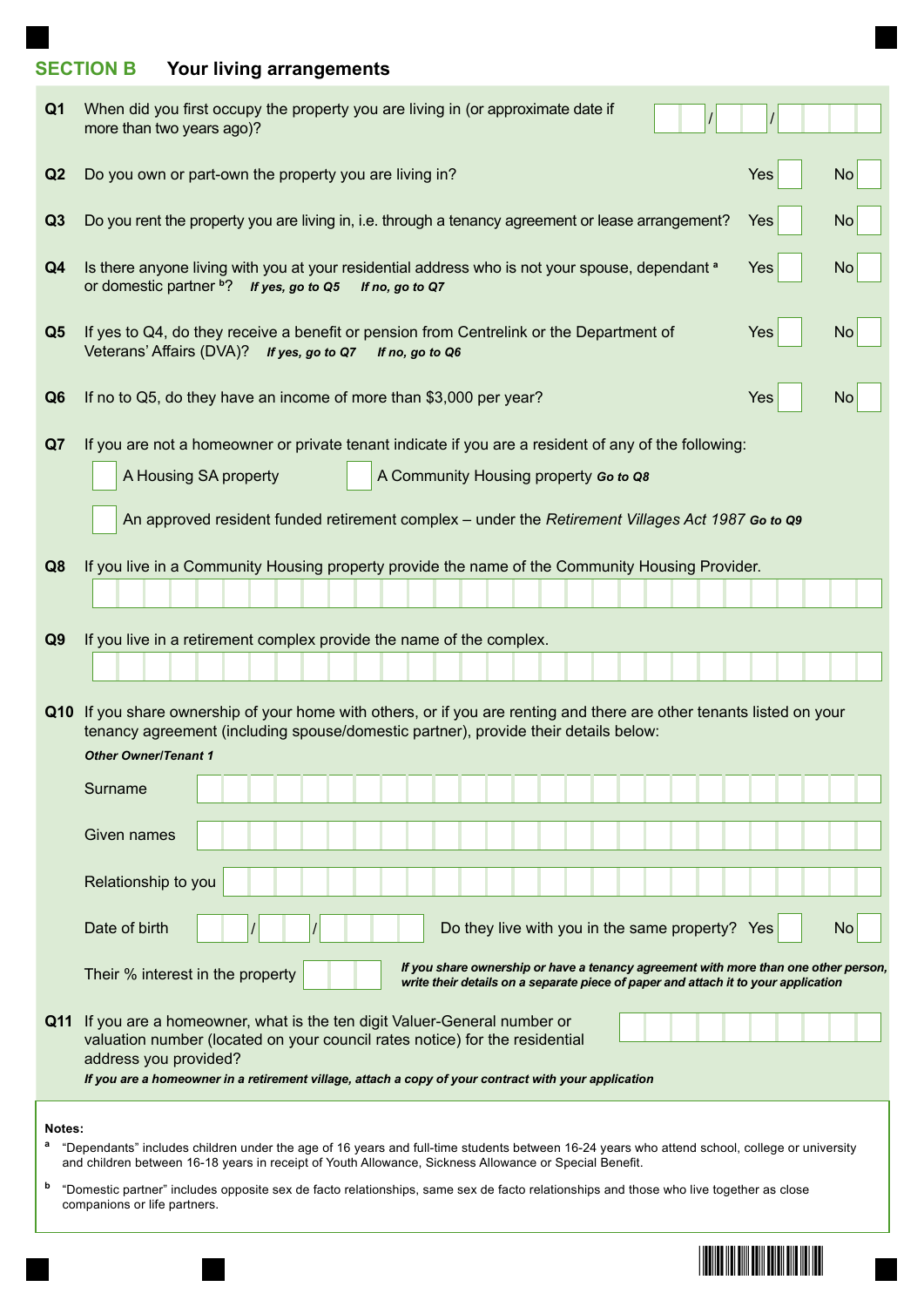|     | <b>SECTION C</b>                                                                                                                                                                                                                                                                                                                                                                                                        | Information required for the Cost of Living Concession<br>Eligibility for the Cost of Living Concession is assessed at 1 July each financial year |                                                                         |  |            |  |  |  |  |     |     |  |
|-----|-------------------------------------------------------------------------------------------------------------------------------------------------------------------------------------------------------------------------------------------------------------------------------------------------------------------------------------------------------------------------------------------------------------------------|---------------------------------------------------------------------------------------------------------------------------------------------------|-------------------------------------------------------------------------|--|------------|--|--|--|--|-----|-----|--|
|     | <b>Q12</b> Is the property you were living in on 1 July the same as where you are living now?<br>If yes, go to Section D                                                                                                                                                                                                                                                                                                |                                                                                                                                                   | If no, provide the address of the property you were living in on 1 July |  |            |  |  |  |  | Yes | No  |  |
|     | Address line 1                                                                                                                                                                                                                                                                                                                                                                                                          |                                                                                                                                                   |                                                                         |  |            |  |  |  |  |     |     |  |
|     | Address line 2                                                                                                                                                                                                                                                                                                                                                                                                          |                                                                                                                                                   |                                                                         |  |            |  |  |  |  |     |     |  |
|     | Suburb                                                                                                                                                                                                                                                                                                                                                                                                                  |                                                                                                                                                   |                                                                         |  |            |  |  |  |  |     |     |  |
|     | Postcode                                                                                                                                                                                                                                                                                                                                                                                                                |                                                                                                                                                   |                                                                         |  |            |  |  |  |  |     |     |  |
|     | Q13 Did you own or part-own the property you were living in on 1 July?                                                                                                                                                                                                                                                                                                                                                  |                                                                                                                                                   |                                                                         |  |            |  |  |  |  | Yes | No. |  |
|     | Q14 If you were a homeowner on 1 July, what is the ten digit Valuer-General<br>number or valuation number (located on your council rates notice) for the<br>residential address you provided?<br>If you were a homeowner in a retirement village or residential park and do not have a Valuer-General number, attach a copy of your<br>contract or site agreement if you have not already provided one for this address |                                                                                                                                                   |                                                                         |  |            |  |  |  |  |     |     |  |
|     | Q15 Did you rent the property you were living in on 1 July?<br>If yes, attach a copy of your tenancy agreement if you have not already provided one for this address<br>Note: your name must be listed on your tenancy agreement                                                                                                                                                                                        |                                                                                                                                                   |                                                                         |  |            |  |  |  |  | Yes | No  |  |
|     | Q16 Were you a Housing SA tenant on 1 July?<br>If yes, you do not need to provide a copy of your tenancy agreement                                                                                                                                                                                                                                                                                                      |                                                                                                                                                   |                                                                         |  |            |  |  |  |  | Yes | No. |  |
|     | Q17 If you were a tenant on 1 July was there anyone living with you at your residential address<br>who is not your spouse, domestic partner or dependant?<br>If yes, go to Q18                                                                                                                                                                                                                                          | If no, go to Section D                                                                                                                            |                                                                         |  |            |  |  |  |  | Yes | No. |  |
|     | Q18 If yes to Q17 did they receive a benefit or pension from Centrelink or the Department of<br><b>Veterans' Affairs?</b><br>If yes, go to Section D                                                                                                                                                                                                                                                                    |                                                                                                                                                   | If no, go to Q19                                                        |  |            |  |  |  |  | Yes | No  |  |
|     | Q19 If no to Q18, did they have an income of more than \$3,000 per year?                                                                                                                                                                                                                                                                                                                                                |                                                                                                                                                   |                                                                         |  |            |  |  |  |  | Yes | No  |  |
|     | <b>SECTION D</b>                                                                                                                                                                                                                                                                                                                                                                                                        | Your income details                                                                                                                               |                                                                         |  |            |  |  |  |  |     |     |  |
|     | Q20 Do you receive a payment from Centrelink or the Department of Veterans' Affairs (DVA)?                                                                                                                                                                                                                                                                                                                              |                                                                                                                                                   |                                                                         |  |            |  |  |  |  | Yes | No. |  |
| Q21 | Enter your Centrelink Reference Number (CRN) or DVA pension number (file number on DVA Gold Card).<br><b>CRN</b>                                                                                                                                                                                                                                                                                                        |                                                                                                                                                   |                                                                         |  | <b>DVA</b> |  |  |  |  |     |     |  |
|     | Q22 Do you hold a Commonwealth Seniors Health Card?<br>If yes attach, or scan and email, a copy of both sides of your card                                                                                                                                                                                                                                                                                              |                                                                                                                                                   |                                                                         |  |            |  |  |  |  | Yes | No  |  |
|     | Q23 Do you hold a Commonwealth Low Income Health Care Card?<br>If yes attach, or scan and email, a copy of both sides of your card                                                                                                                                                                                                                                                                                      |                                                                                                                                                   |                                                                         |  |            |  |  |  |  | Yes | No  |  |
|     | If you are on a low income and do not receive an eligible Centrelink payment or hold either a Commonwealth Seniors Health Card or Low Income<br>Health Care Card, you may be eligible for concessions if you meet the low-income provisions. Visit www.sa.gov.au/concessions to view the income<br>limits. If you think you might qualify as a low income applicant, telephone the Concessions Hotline on 1800 307 758. |                                                                                                                                                   |                                                                         |  |            |  |  |  |  |     |     |  |

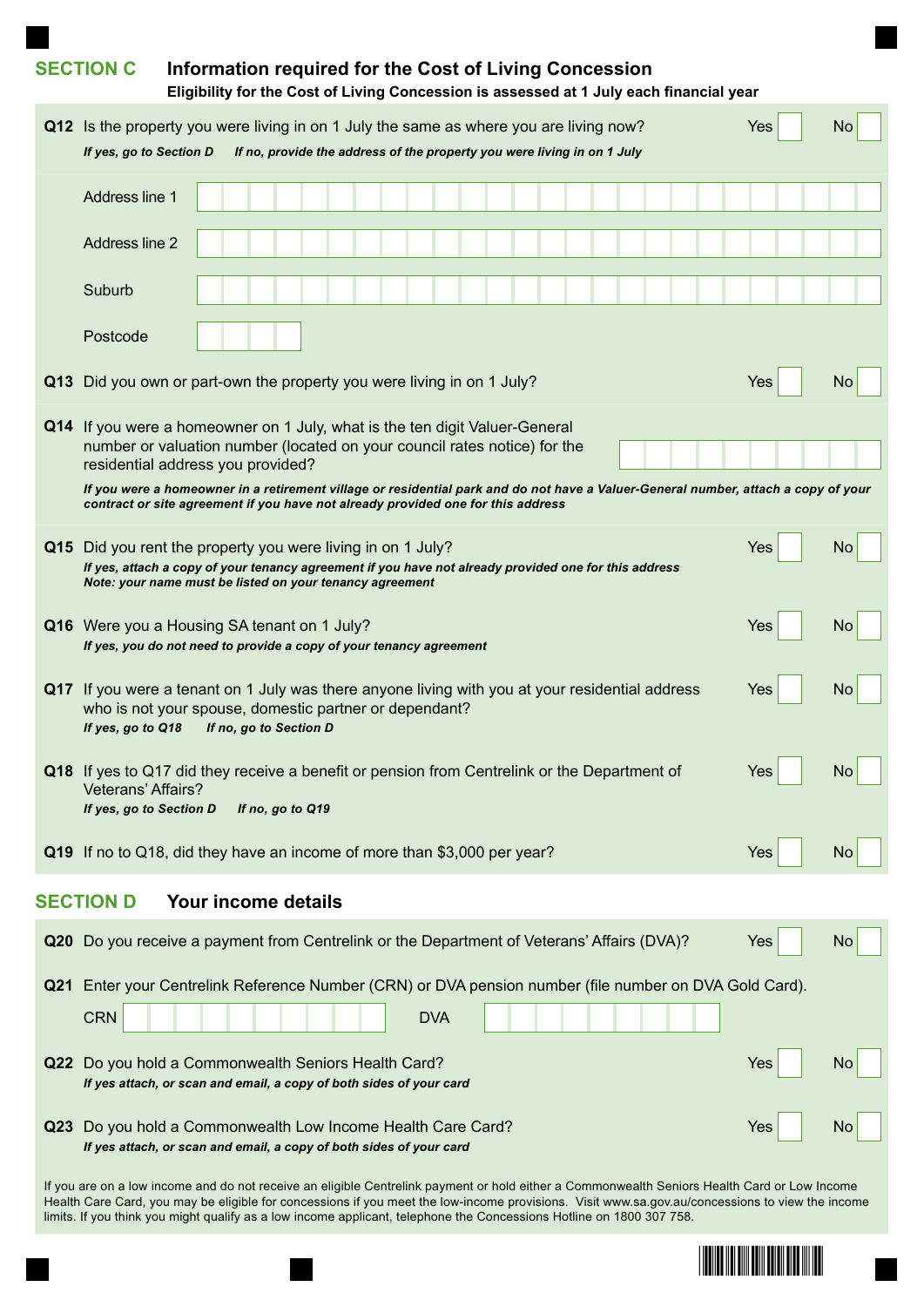# **SECTION E Information required for an energy concession**

| Q24 Is there an electricity meter in your home, i.e. is your home individually metered for electricity use?<br>Yes                                                                                                                                                                                                                                         | No        |  |  |  |  |  |  |  |
|------------------------------------------------------------------------------------------------------------------------------------------------------------------------------------------------------------------------------------------------------------------------------------------------------------------------------------------------------------|-----------|--|--|--|--|--|--|--|
| Q25 Do you have an electricity account in your name from an energy retailer such as AGL,<br>Yes<br>Origin or Simply Energy (the name of the account holder on your electricity account must<br>be the same as the name on your Centrelink concession card)?<br>If yes, attach a copy of all pages of your most recent electricity bill<br>If no, go to Q26 |           |  |  |  |  |  |  |  |
| Q26 If no to Q25, do you receive a bill for your energy usage from the operator of the retirement<br>Yes<br>village or complex in which you live?<br>If yes, attach a copy of the most recent electricity bill you have received from the operator<br>If no, go to Q27                                                                                     | No        |  |  |  |  |  |  |  |
| Q27 If no to Q26, how do you pay for your energy?                                                                                                                                                                                                                                                                                                          |           |  |  |  |  |  |  |  |
| Use LPG<br>Generate own energy                                                                                                                                                                                                                                                                                                                             |           |  |  |  |  |  |  |  |
| Other - specify                                                                                                                                                                                                                                                                                                                                            |           |  |  |  |  |  |  |  |
| Provide invoices and/or receipts for your energy costs                                                                                                                                                                                                                                                                                                     |           |  |  |  |  |  |  |  |
| Note: If you change your energy retailer or home address contact the Concessions Hotline on 1800 307 758.                                                                                                                                                                                                                                                  |           |  |  |  |  |  |  |  |
| <b>SECTION F</b><br>Information required for water and sewerage concessions<br>Note: If you are a Housing SA tenant proceed to Section G                                                                                                                                                                                                                   |           |  |  |  |  |  |  |  |
| Yes<br>Q28 Do you receive an account for your water use from SA Water?                                                                                                                                                                                                                                                                                     | <b>No</b> |  |  |  |  |  |  |  |
| Q29 If yes to Q28, what is your SA Water account number (as it appears in<br>the top right hand corner of the account)?                                                                                                                                                                                                                                    |           |  |  |  |  |  |  |  |
| Q30 Does your council rates notice include a charge to remove effluent from your property,<br>Yes<br>i.e. charges incurred from a Community Wastewater Management System (CWMS)?<br>If yes, attach a copy of your council rates notice showing the CWMS charge                                                                                             | No        |  |  |  |  |  |  |  |
| Q31 If you are renting your accommodation, does your landlord pass on the full cost of all water<br>Yes<br>usage as part of your rental agreement?<br>If yes, attach a copy of your tenancy agreementllease if you have not provided one for this address for concessions before                                                                           | No        |  |  |  |  |  |  |  |
| Q32 If yes to Q31, do you receive a bill for all your water usage from your landlord?<br><b>Yes</b><br>If yes, attach a copy of your most recent water bill                                                                                                                                                                                                | No        |  |  |  |  |  |  |  |
| Q33 If none of Section F applies to you, how are you billed for your water usage?                                                                                                                                                                                                                                                                          |           |  |  |  |  |  |  |  |
|                                                                                                                                                                                                                                                                                                                                                            |           |  |  |  |  |  |  |  |
| Attach a copy of your most recent water bill                                                                                                                                                                                                                                                                                                               |           |  |  |  |  |  |  |  |
| <b>SECTION G</b><br>Your banking details<br>Note: You must provide your electronic funds transfer (EFT) banking details to receive certain<br>concessions. Contact your bank or credit union if you are unsure of your banking details                                                                                                                     |           |  |  |  |  |  |  |  |
| Name of your bank or credit union                                                                                                                                                                                                                                                                                                                          |           |  |  |  |  |  |  |  |
|                                                                                                                                                                                                                                                                                                                                                            |           |  |  |  |  |  |  |  |
| <b>BSB</b> number<br>Account number                                                                                                                                                                                                                                                                                                                        |           |  |  |  |  |  |  |  |
| (6 digits)<br>(maximum 9 digits)                                                                                                                                                                                                                                                                                                                           |           |  |  |  |  |  |  |  |
| Account holder's name                                                                                                                                                                                                                                                                                                                                      |           |  |  |  |  |  |  |  |
|                                                                                                                                                                                                                                                                                                                                                            |           |  |  |  |  |  |  |  |
| The Department for Communities and Social Inclusion (DCSI) undertakes not to use your banking details for any purpose other than paying                                                                                                                                                                                                                    |           |  |  |  |  |  |  |  |

The Department for Communities and Social Inclusion (DCSI) undertakes not to use your banking details for any purpose other than paying concessions for which you are eligible. DCSI will not disclose your banking details to, or share them with, any person or organisation other than those who are directly involved in processing concession payments to your account.

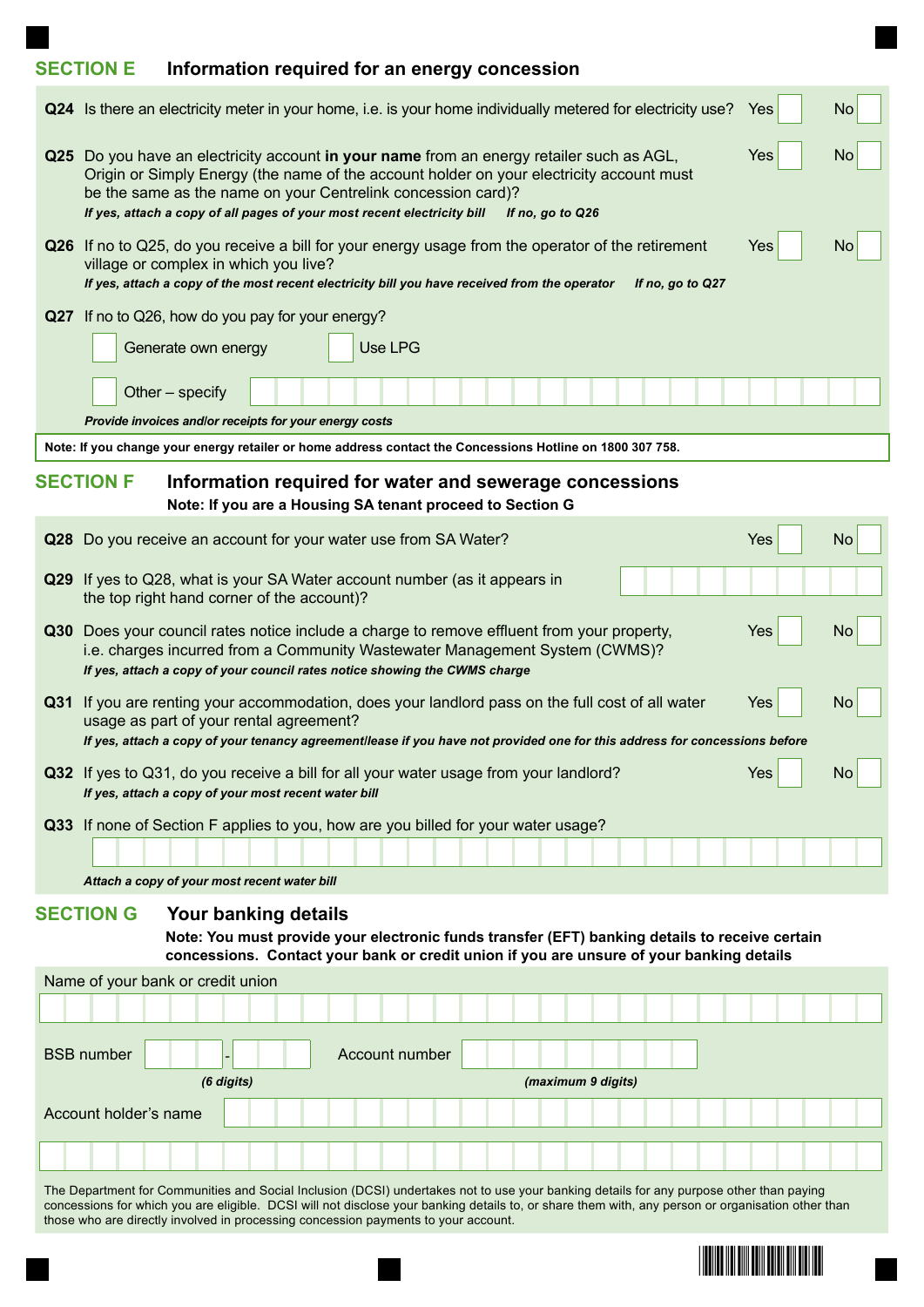## **SECTION H Attachments**

| For assessment of your application, you must attach the relevant supporting documents listed below                                                                                                                                                                                 |
|------------------------------------------------------------------------------------------------------------------------------------------------------------------------------------------------------------------------------------------------------------------------------------|
| <b>Private tenants</b> – a copy of your residential tenancy agreement or lease arrangement showing your name, if you<br>have not already provided one for this address                                                                                                             |
| If you live in a retirement village – a copy of your contract or residential tenancy agreement, if you have not<br>already provided one for this address                                                                                                                           |
| If you live in a Community Housing property - a copy of your tenancy agreement, if you have not already<br>provided one for this address                                                                                                                                           |
| If you hold a Low Income Health Care Card - a copy of both sides of your card                                                                                                                                                                                                      |
| If you hold a Commonwealth Seniors Health Card - a copy of both sides of your card                                                                                                                                                                                                 |
| <b>Energy</b>                                                                                                                                                                                                                                                                      |
| For an energy concession – a copy of all pages of your most recent electricity bill                                                                                                                                                                                                |
| If you generate your own energy – copies of receipts for ongoing energy costs such as LPG receipts                                                                                                                                                                                 |
| <b>Sewerage</b>                                                                                                                                                                                                                                                                    |
| For a Community Wastewater Management System (CWMS) sewerage concession - a copy of your council<br>rates notice showing your CWMS charges                                                                                                                                         |
| <b>Water</b>                                                                                                                                                                                                                                                                       |
| For a private tenant water concession – a copy of your residential tenancy agreement which states that you are<br>responsible for the full cost of all water usage, if you have not already provided one for this address                                                          |
| For a private tenant water concession - a copy of your most recent water bill                                                                                                                                                                                                      |
| If you are supplied water from your council or a private water service $-$ a copy of your latest water bill<br>showing the water charges                                                                                                                                           |
| Note: For private tenants or council supplied water or privately supplied water - you may be eligible for more than the minimum water concession. For<br>DCSI to calculate your full, annual water concession you must provide copies of all of your annual water bills, each year |
| <b>Cost of Living Concession</b>                                                                                                                                                                                                                                                   |
| <b>Tenants</b> – a copy of your residential tenancy agreement, showing your name, if you have not already provided<br>one for this address.                                                                                                                                        |

**If you lived in a retirement village** – a copy of your contract or residential tenancy agreement, if you have not already provided one for this address

**If you lived in a residential park** – a copy of your site agreement or your tenancy agreement, if you have not already provided one for this address

**Note:**

- **1. If you are a Housing SA tenant, you do not need to provide a copy of your residential tenancy agreement.**
- **2. Applications for the Cost of Living Concession will be assessed between 1 July and 31 October of the year for which the application is being made.**